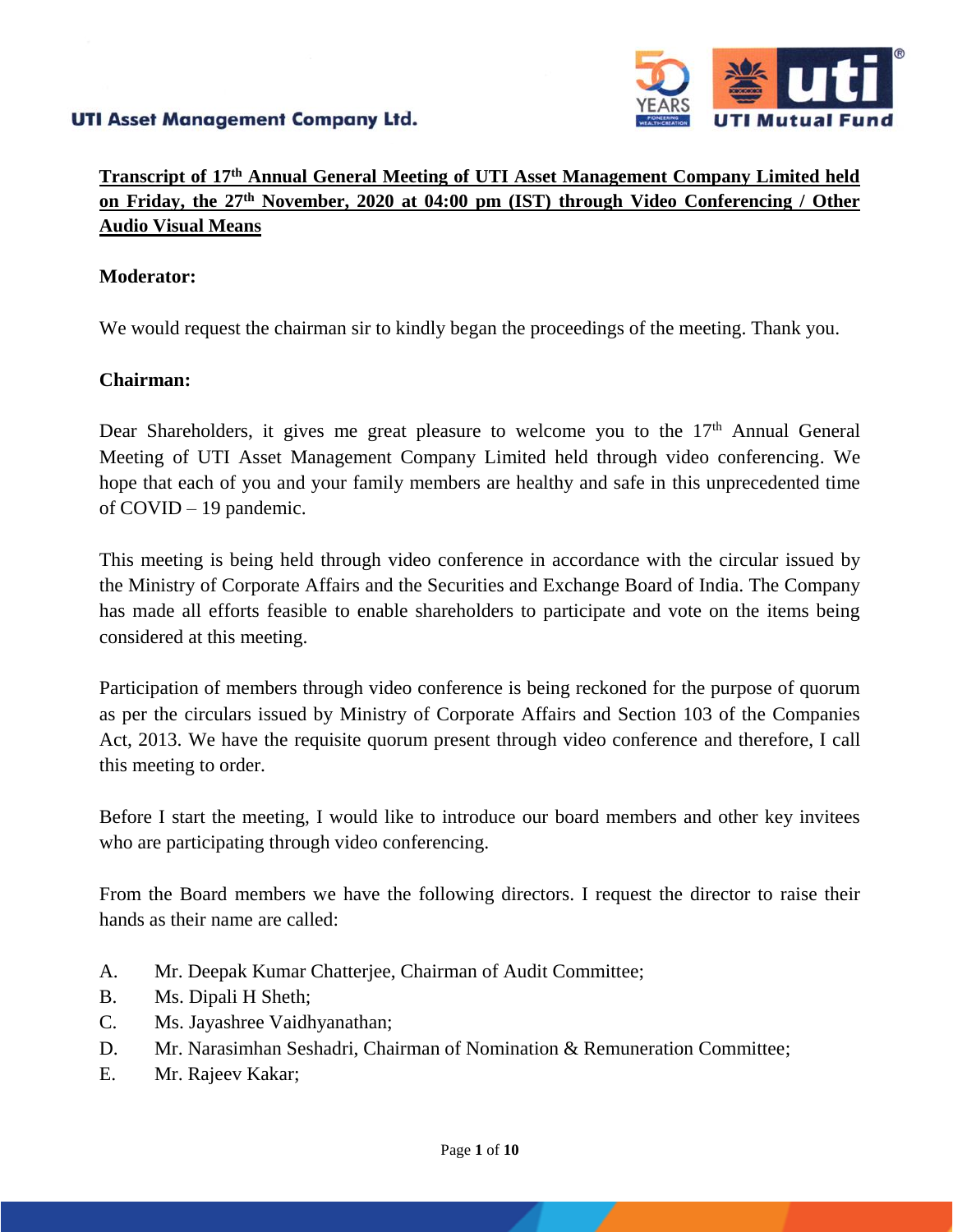

- F. Ms. Uttara Dasgupta, Chairperson of CSR Committee and representative of Stakeholder Relationship Committee; and
- G. Mr. Rahman, Whole-time Director and Chief Executive Officer of your Company.

Mr. Ed Bernard and Mr. Flemming Madsen could not participate because they are in different time zones and they have other functions in their country.

Mr. Ashok Shah could also not join the meeting due to his pre-occupation.

We also have with us Mr. Arvind Patkar, Company Secretary & Compliance Officer and Mr. Surojit Saha, Chief Financial Officer of your Company.

We also have with us Mr. Chetan Sapre, representative of M/s. G D Apte & Co., our Statutory Auditors, and Mr. Vishal N. Manseta, our Secretarial Auditor and the Scrutinizer for the purpose of e-voting results.

I would now request Company Secretary to provide general instructions to the members regarding participation in this meeting.

## **Company Secretary:**

Thank you Chairman Sir.

Good evening all the members of the Board and the shareholders of the Company, this meeting is being conducted through video conferencing in compliance with circulars issued by the Ministry of Corporate Affairs and the Securities and Exchange Board of India.

I am happy to mention that 62 members are present at this meeting through video conferencing.

The Notice convening this meeting and the Annual Report containing the audited standalone and consolidated financial statements for the financial year ended 31<sup>st</sup> March, 2020, along with the Report of Board of Directors and Auditors thereon, have already been circulated through the permitted mode to you and with your permission, I take them as read. As there is no qualification in the Audit Report, it is not required to be read.

The relevant statutory registers have been made available electronically for inspection during this meeting. As this meeting is being held through video conference, the facility for appointment of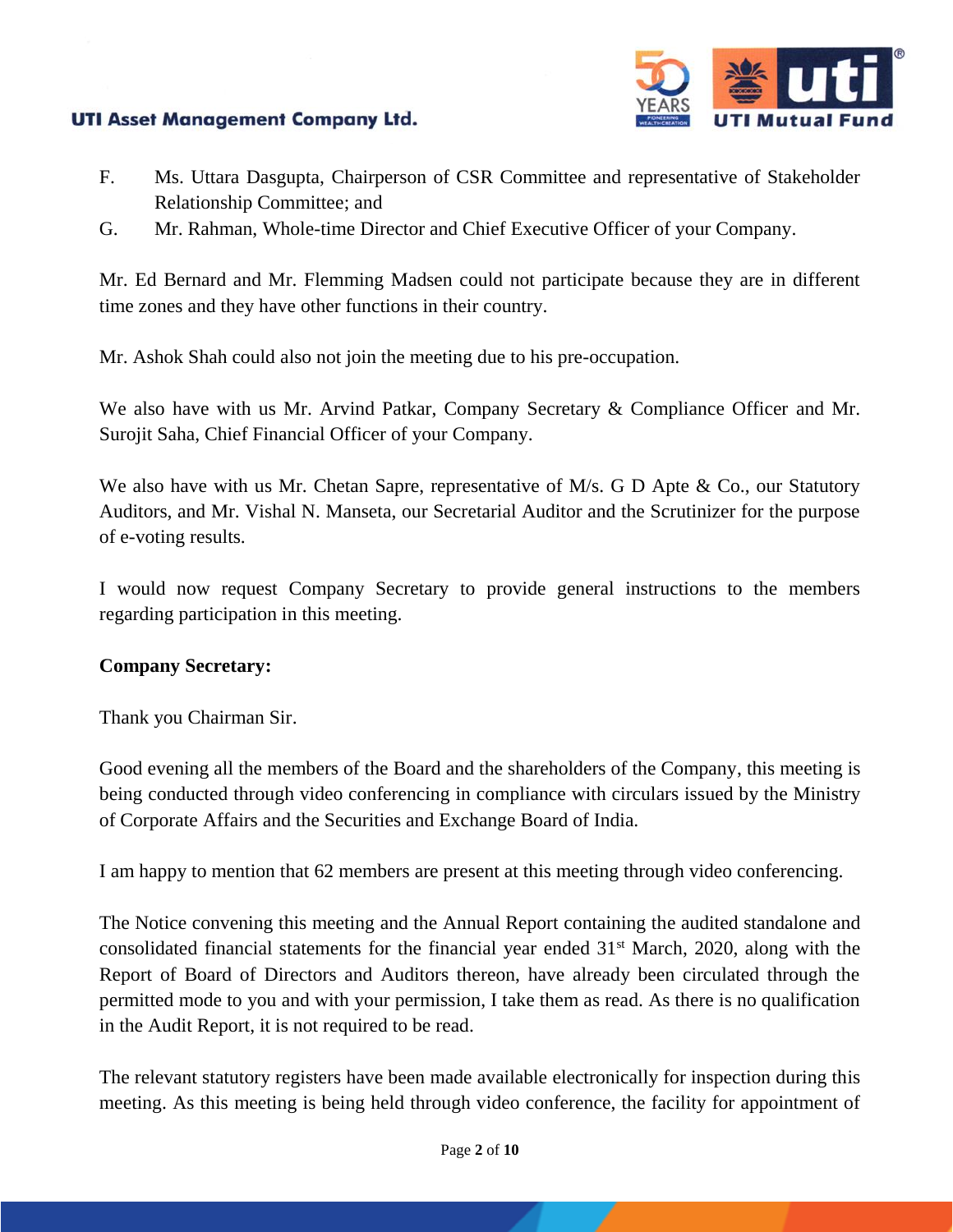

proxies by the members was not applicable and hence the proxy register is not available for inspection.

There will be a Q&A session at the later part of the meeting, for which the moderator will announce the names of the members who have registered themselves as speakers and around 3 minutes will be allowed per speaker. The Company reserves the right to limit the number of members asking questions depending on the availability of time.

Now, I would request Chairman Sir to address the shareholders:

#### **Chairman:**

Thank you Mr. Arvind.

At the very outset, I am pleased to share with you that despite the unprecedented conditions due to COVID – 19, your company was able to successfully complete its IPO and got listed on the Stock Exchanges in the month of October 2020.

Your company is India's first mutual fund and over the period of time, we have developed a strong brand recognition amongst investors as a Board governed independent asset manager which distinguishes us from most of our major competitors.

Your company has a total live investor folios of 1.09 crores and a strong presence in B 30 markets. We have the lowest complaints against folios (0.002%) as compared to our peers as of 31st March 2020.

In response to the lockdown due COVID-19 pandemic outbreak, we strategized a remote engagement model and enabled full spectrum of our existing digital initiatives – online platforms & mobile applications, to ensure business continuity; which enabled our employees to work in an efficient manner.

There has been no adverse material impact in our overall investor services as we ensured seamless transition to online transactions and uninterrupted delivery of services during the lock down period.

Our consolidated total income has been Rs. 889.96 crores in FY 2020 compared to Rs. 1,081.13 crores in FY 2019. Our consolidated profit after tax was Rs. 271.47 crores in FY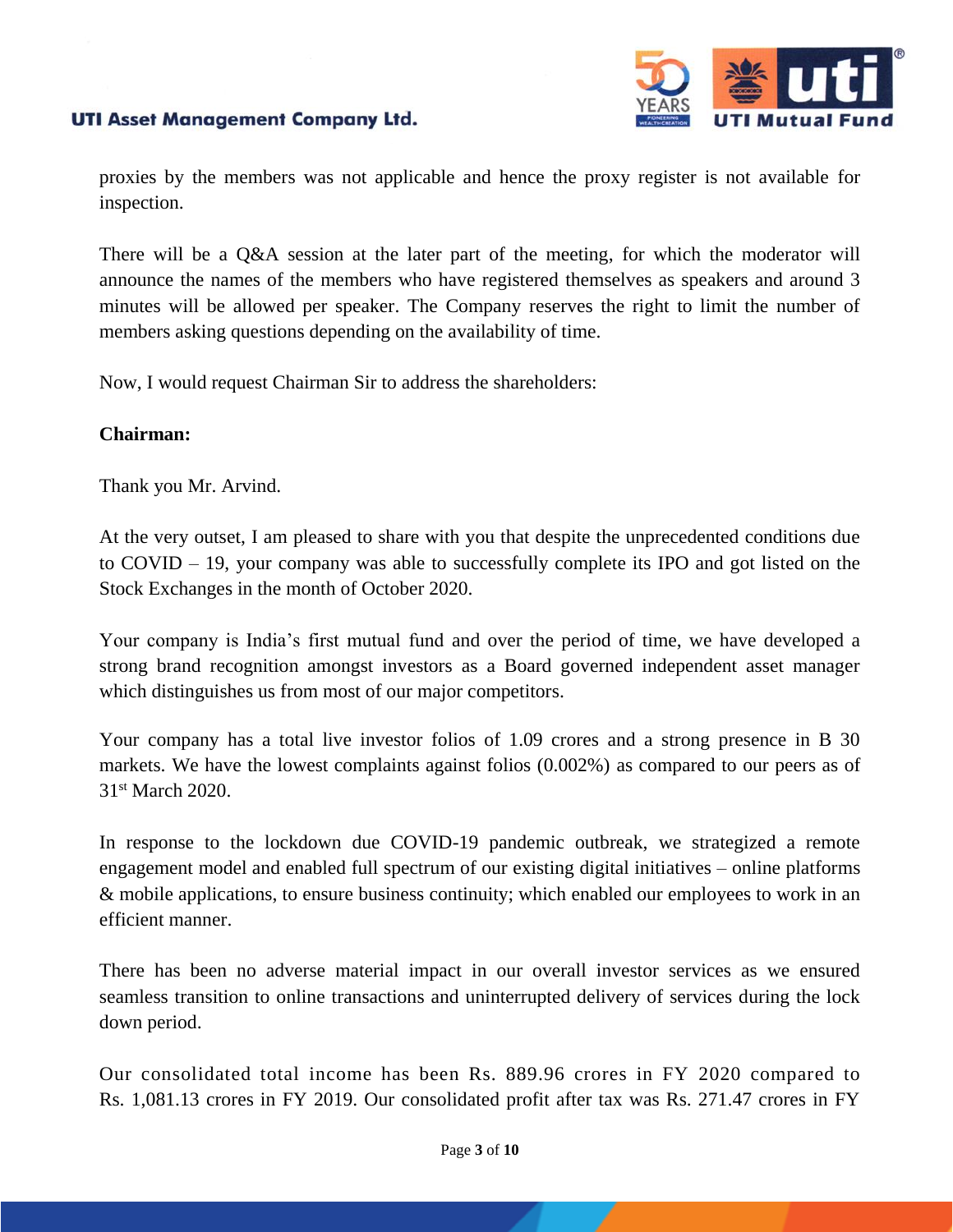

2020 compared to Rs. 356.85 crores in FY 2019.

The decrease in Total Income was due to decrease in AMC fee, primarily result of loss of AUM in debt funds, affected by adverse Indian credit market conditions.

Our CSR activities are mainly in the areas of Health and Education. The total amount invested on CSR for the fiscal years ended March 31, 2020 has been Rs. 5.5 crores. We have contributed Rs. 1 crore to PM Citizen Assistance and Relief in Emergency Situations Fund ("PM Cares") following the outbreak of the COVID-19 pandemic.

Mr. Ashok Shah has resigned from the Board and the term of Ms. Uttara Dasgupta will come to end at the conclusion of this AGM. So I put on record their rich contributions to the deliberations at the Board Meetings and to the growth of the Company.

And I request Mr. Rahman, Whole Time Director & CEO of your Company to brief the shareholders about the business highlights of our Company.

Mr. Rahman please.

## **Chief Executive Officer:**

Thank you Chairman.

Dear Shareholders,

It is indeed my great honor to welcome you on the first AGM of listed UTI Asset Management Company Limited. Though it's 17<sup>th</sup> AGM but it's a first AGM of UTI Asset Management Company Limited as listed company now.

The last quarter of the financial year 2019-20 witnessed an unprecedented COVID-19 pandemic, which affected business and indeed our life severely. I am happy to inform you that your Company during this pandemic, continued its business operations seamlessly and our investors enjoyed uninterrupted services.

As on 31<sup>st</sup> March, 2020, the average domestic AUM of UTI Mutual Fund was Rs. 1,51,513 crores however our total group AUM was Rs. 9,79,847 crores. The Company's consolidated PAT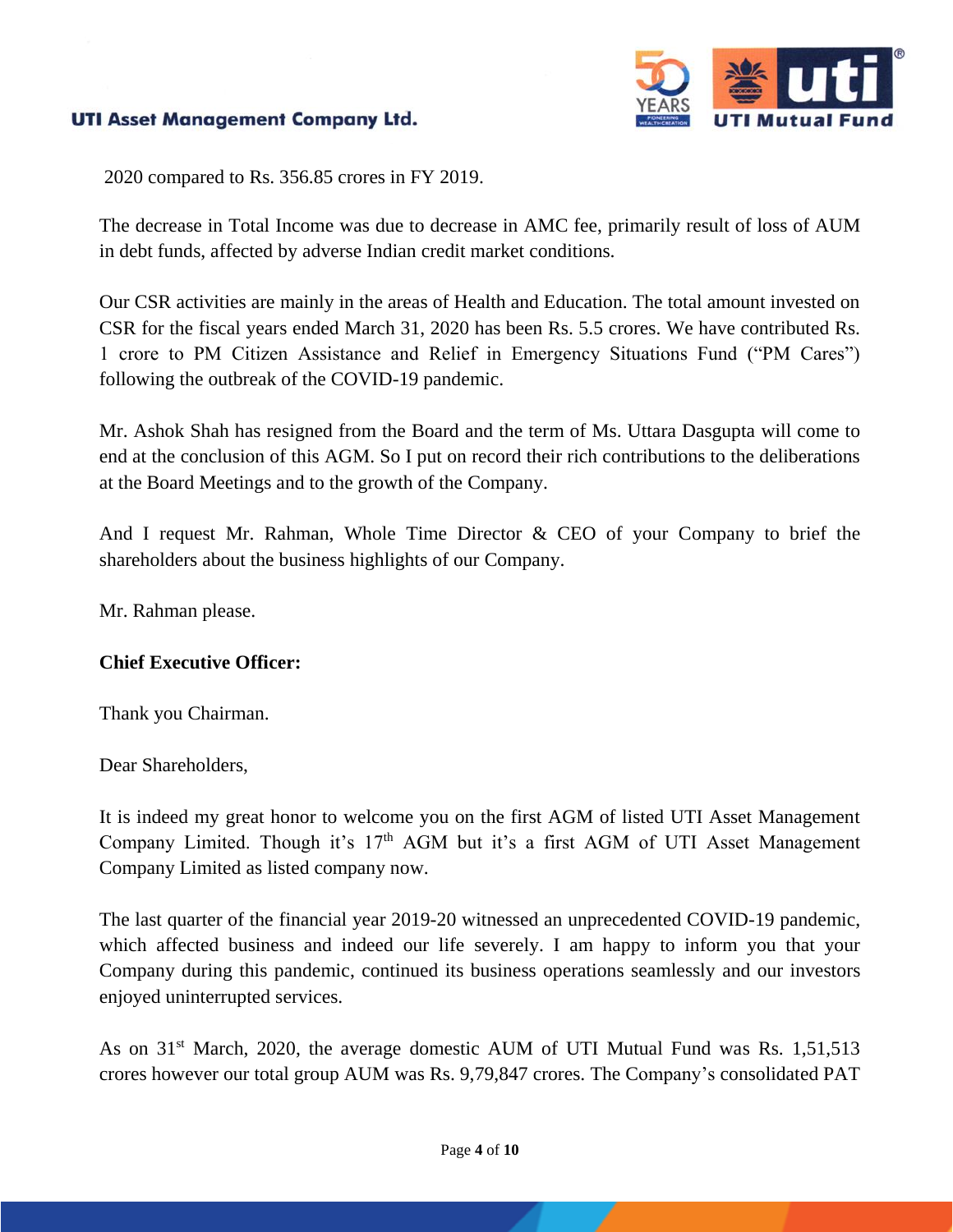

was impacted due to the correction in the stock market and we registered a consolidated PAT of Rs. 271.47 crores but our standalone PAT for the financial year 2019-20 was Rs. 309.16 crores.

Your company serves a diverse group of individual, and institutional investors through a wide variety of funds and services. Our bouquet of service includes – managing the domestic mutual funds, providing Portfolio Management Services to institutional clients as well as to HNIs. We also manage retirement funds, offshore funds and alternative investment funds. During the financial year 2019-20, we won new mandates Employees State Insurance Corporation (ESIC), The Coal Mines Provident Fund Organisation (CMPFO) and Employees' Provident Fund Organisation (EPFO) under our PMS division. Our group companies, UTI Capital, UTI Retirement Solutions and UTI International continued to work for growing their respective business activities and enhancing UTI visibility globally.

The core mission of UTI AMC is to improve the investment performance and we remain committed and completely focused on it. In order to provide consistent fund performance, we have further built up the investment and credit research team by bringing in new fund manager and analysts. We have brought in changes in our investment strategy and reviewed our Risk Management processes. This initiatives have started yielding good results.

As of  $31<sup>st</sup>$  March 2020, 71% of our Equity AUM was in the 1<sup>st</sup> and  $2<sup>nd</sup>$  quartile on a one year as well as on three years basis. I am happy to share with you that, as of  $30<sup>th</sup>$  September 2020, 75% of our Equity AUM was in the 1<sup>st</sup> and  $2<sup>nd</sup>$  quartile however on three year basis 81% of them was in the  $1<sup>st</sup>$  and  $2<sup>nd</sup>$  quartile. On the Debt side, we have reversed the trend and 80% of our fixed income fund are in  $1<sup>st</sup>$  and  $2<sup>nd</sup>$  quartile on a one year basis and on three year basis, 78% of them are in the  $1<sup>st</sup>$  and  $2<sup>nd</sup>$  quartile.

Significant progress has been made by your company in implementation of Enterprise wide Architecture and building a robust IT infrastructure like, we have implemented the Bloomberg asset, an investment manager software, to improve the efficiency of our investment operations. Preparing customer database to assist in customer retention and cross selling. We are ensuring adequate security governance and operating model. We are optimizing IT infrastructure towards reducing cost of operations. As we move forward, we aim to adopt world class technology to provide customer delight with innovative experiences for our investors.

We shall continue to sharpen our growth strategy by driving superior investment performance across our categories of funds, enhancing our customer base through geographical reach, exploring new partnership opportunities and expanding distribution channels, leveraging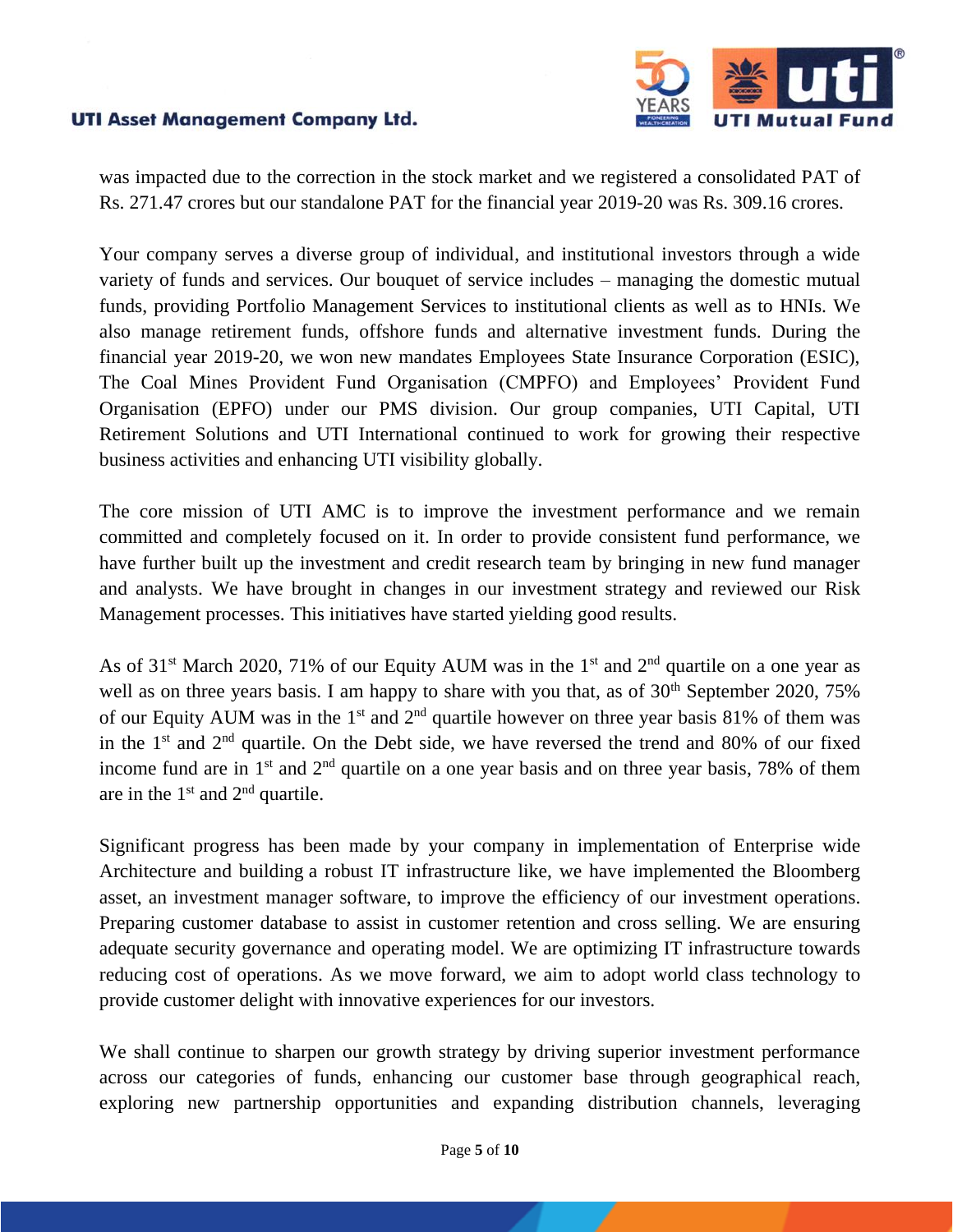

technology and digitisation. The team at UTI will continue to work in the best interest of our investors and make efforts to remain resilient to enhance the value of its stakeholders. We believe that we have are appropriately blessed to remain competitive in the market. We are reaching out to new geography and further consolidating our position to beyond 30 centres.

We have taken initiatives for enhancing shares and increasing interaction of fund managers with distributors and clients. We have added 4,500 new distributors and conducted over 535 outreach programme covering 20,000 and above participants. Our focus is to increase share of wallet in the top 15 cities. We are fully committed for our ESG initiatives.

For the financial year 2020-21 onwards, I am happy to inform you that our Dividend Policy as approved by the Board which *inter-alia* states that the Board may declare dividend equivalent to 50% or more of the Profit after Tax of the Company.

I am at pain to share with you that we lost the life of 3 of our beloved employees in the last few months. Our condolence with their family. We did our best to support their family. We have put in place a sound policy of health and safety norms for our employees who attend office. I wish all of you a great health and a happy and prosperous year 2021. Thank you.

I would now request Company Secretary to proceed further and take up the agenda items.

## **Company Secretary:**

Thank you Sir,

Dear members, we would like to inform you that your Company has provided e-voting facility through KFin Technologies Private Limited for voting on resolutions set forth in the Notice of AGM. The voting commenced on November 24, 2020, and ended on November 26, 2020. The voting rights were reckoned on the shares held as on the cut-off date, i.e. November 20, 2020. Since the shareholders are provided with e-voting facility, there will be no voting by show of hands at the meeting as per the statutory provisions.

Those Members, who have not exercised their voting rights through remote e-voting, may also cast their vote after the Q&A session. The e-voting will remain open for 15 minutes post announcement by Chairman.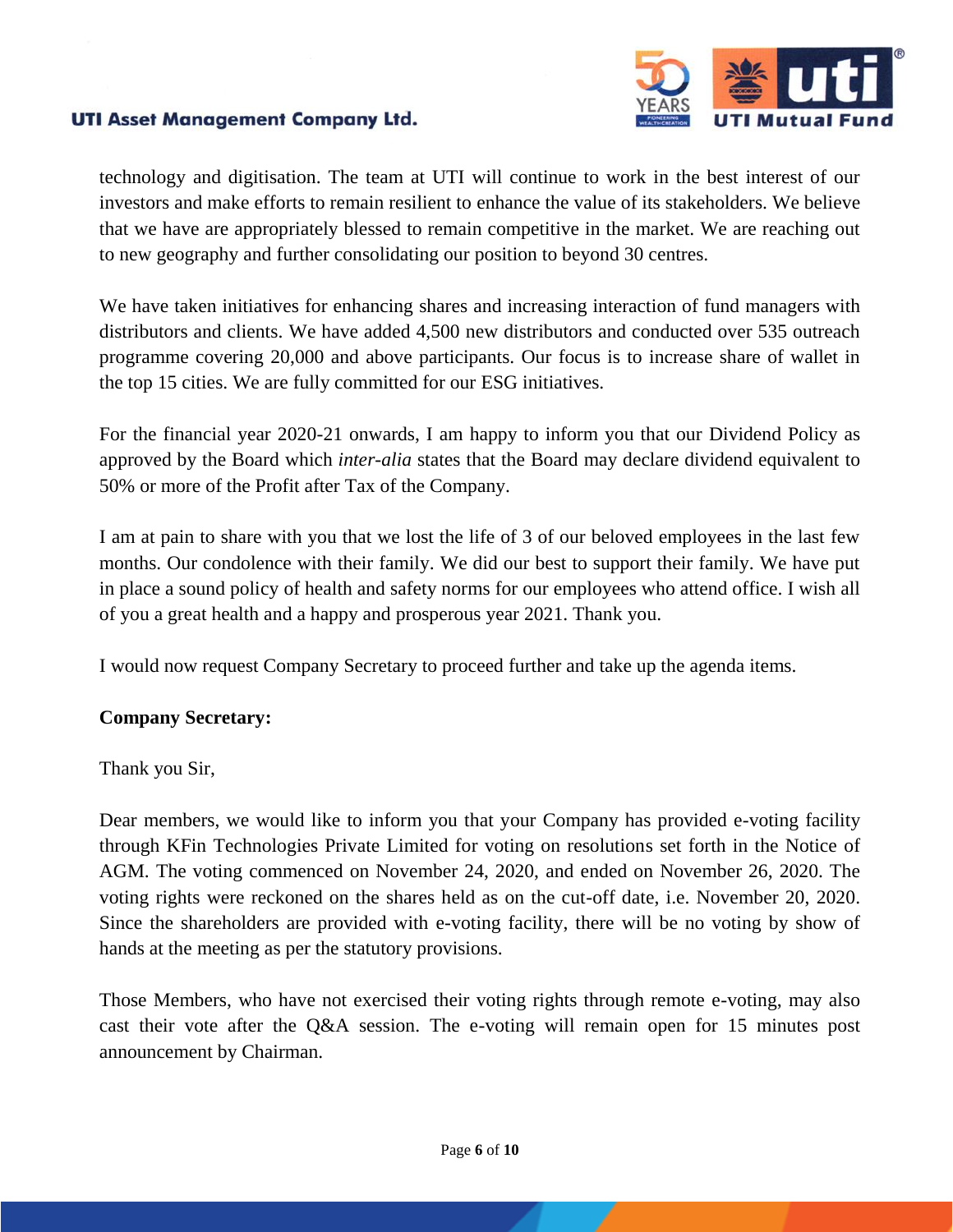

Since this meeting is held through video conference, and the resolutions provided in the notice have been put to vote by e-voting, there is no requirement for proposing or seconding the resolution.

I will now provide the brief about 7 agenda items set forth in the Notice and proposed to be approved at this meeting.

**ITEM NO. 1** pertains to adoption of Audited Standalone and consolidated Financial Statement of the Company for the financial year ended on 31st March, 2020 and the Report of Board of Directors and Auditors thereon and the resolution has been proposed as an **ordinary resolution**.

**ITEM NO.** 2 pertains to declaration of final dividend of  $\overline{z}$ 7/- per equity share for the financial year ended 31<sup>st</sup> March, 2020 on equity shares and the resolution has been proposed as an **ordinary resolution** which *inter-alia* reads as under:

#### "Resolved,

that the proposal to declare dividend of Rs. 7/- per equity share (70%) of the face value of Rs. 10/- each as recommended by the Board of Directors out of the current profits of the company for the Financial Year ended on 31st March, 2020 to those shareholders whose name appear on the company's Register of members as at the close of business hours on Friday, 20<sup>th</sup> November, 2020 be and is hereby approved."

**ITEM NO. 3** pertains to authorizing the Board of Directors to fix the remuneration of the Statutory Auditors and the resolution has been proposed as an **ordinary resolution** which *interalia* reads as under:

## "Resolved,

that the Board of Directors of the Company be and are hereby authorised to fix the remuneration (excluding GST, travelling and other out of pocket expenses) of the Statutory Auditors for the financial year 2020-21."

**ITEM NO. 4** pertains to re-appointment of Mr. Flemming Madsen, who retires by rotation and being eligible, offers himself for re-appointment and the resolution has been proposed as an **ordinary resolution**. The Company has received consent from Mr. Madsen to act as director. In view of the broad knowledge and rich experience of Mr. Madsen, the board has recommended his reappointment and the resolutions *inter-alia* reads as under: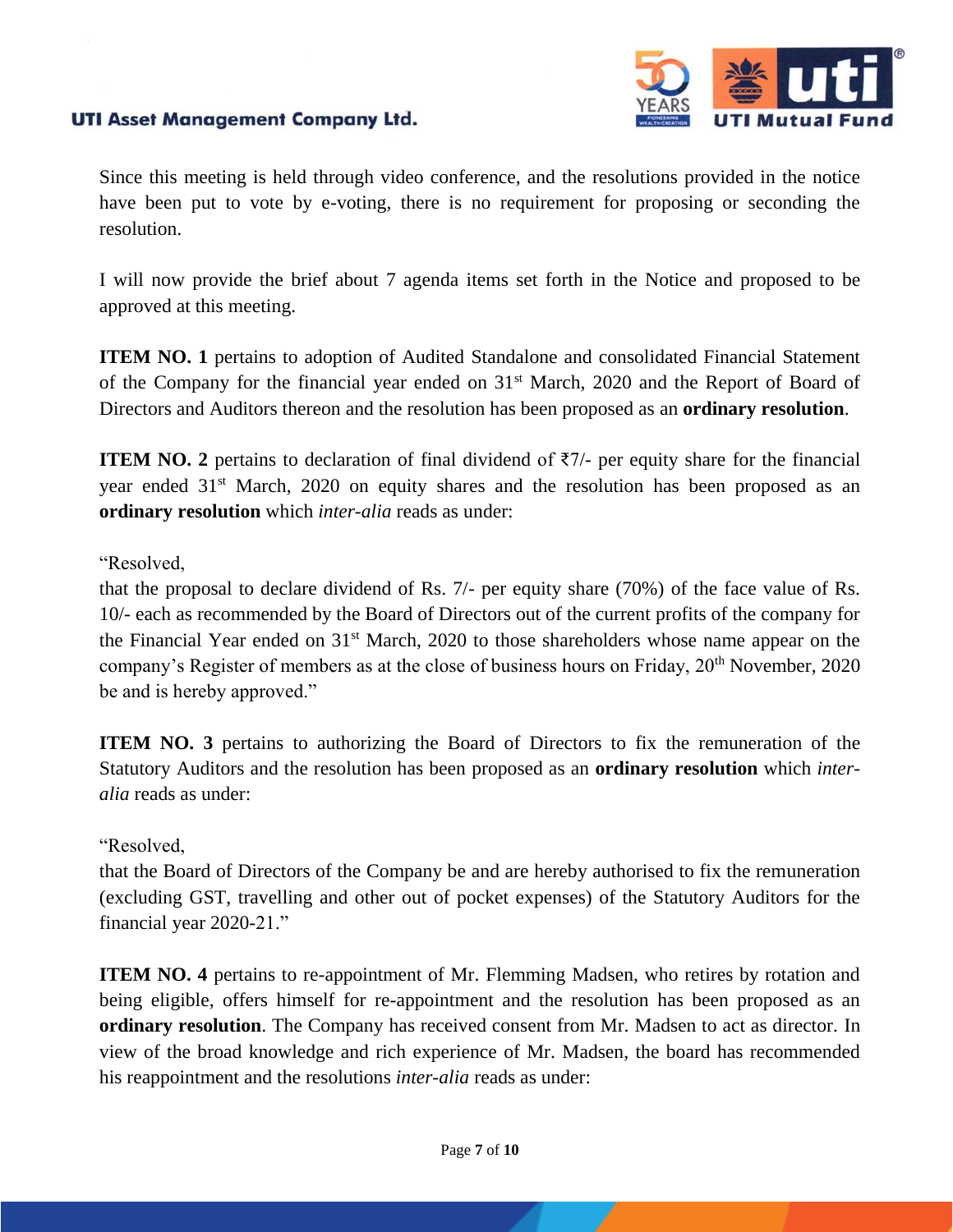

#### "Resolved,

that in accordance with the provisions of Section 152 and other applicable provisions, if any, of the Companies Act, 2013 read with Rules made thereunder, Mr. Flemming Madsen (DIN: 02904543), who retires by rotation and being eligible for re-appointment be and is hereby reappointed as a Non-Executive Director of the Company, liable to retire by rotation."

**ITEM NO. 5** pertains to ratification of article 129 of the Articles of Association of the Company and the resolution has been proposed as a **special resolution**. The Board recommends the Special Resolution which *inter-alia* reads as under:

#### "Resolved,

that pursuant to the provisions of the Articles of Association of the Company, Article 129 of the Articles of Association of the Company as outlined in the Explanatory Statement be and are hereby approved and ratified by the Members."

# **For next Item, Mr. Mehrotra is an interested director. Therefore, Mr. N. Seshadri to take the position of Chairman:**

**ITEM NO.** 6 pertains to re-appointment of Mr. Dinesh Kumar Mehrotra as an independent director and in view of the broad knowledge and rich experience of Mr. Mehrotra, the board has recommended his reappointment as an Independent Director for second term. The resolution has been proposed as a **special resolution** which *inter-alia* reads as under:

## "Resolved,

that pursuant to the provisions of Sections 149, 150 and 152 read with Schedule IV and other applicable provisions, if any, of the Companies Act, 2013 and SEBI (Mutual Funds) Regulations, 1996, as amended, and pursuant to the provisions of the articles of association of the Company, Mr. Dinesh Kumar Mehrotra (DIN: 00142711), who has provided his consent to act as an independent director of the Company and submitted a declaration that he meets the criteria for appointment as an independent director under the Companies Act, 2013 and SEBI (Listing Obligations and Disclosure Requirements) Regulations, 2015, as amended, and who is eligible for re-appointment under applicable laws, be and is hereby re-appointed as an independent director of the Company for a period of 5 (five) consecutive years from 28<sup>th</sup> November, 2020 to 27<sup>th</sup> November, 2025, not liable to retire by rotation."

# **For next Item, Mr. Seshadri is an interested director. Therefore, Mr. Mehrotra to take the position of Chairman:**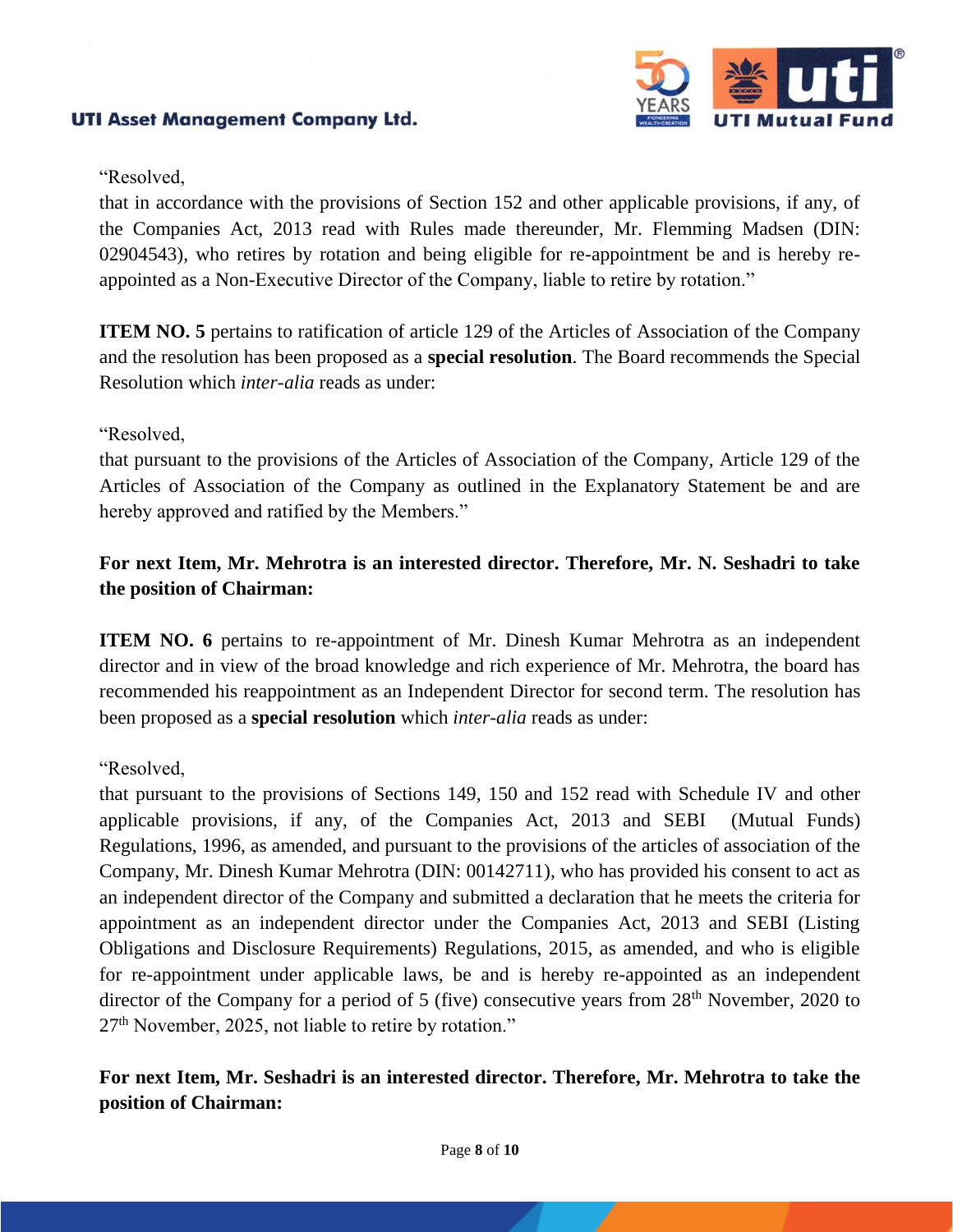

**ITEM NO. 7** pertains to re-appointment of Mr. Narasimhan Seshadri as an independent director and in view of the broad knowledge and rich experience of Mr. Seshadri, the board has recommended his reappointment as an Independent Director for second term. The resolution has been proposed as a **special resolution** which *inter-alia* reads as under:

#### "Resolved,

that pursuant to the provisions of Sections 149, 150 and 152 read with Schedule IV and other applicable provisions, if any, of the Companies Act, 2013 and SEBI (Mutual Funds) Regulations, 1996, as amended, and pursuant to the provisions of the articles of association of the Company, Mr. Narasimhan Seshadri (DIN: 03486485), who has provided his consent to act as an independent director of the Company and submitted a declaration that he meets the criteria for appointment as an independent director under the Companies Act, 2013 and SEBI (Listing Obligations and Disclosure Requirements) Regulations, 2015, as amended, and who is eligible for re-appointment under applicable laws, be and is hereby re-appointed as an independent director of the Company for a period of 5 (five) consecutive years from 28<sup>th</sup> November, 2020 to 27<sup>th</sup> November, 2025, not liable to retire by rotation."

The explanatory statements on the above special businesses were also sent along with the Notice of the AGM.

## **Chairman:**

Members, who have not exercised their voting rights through remote e-voting, may cast their vote electronically on KFintech platform which should be available for next 15 minutes. Therefore, members who have not cast their vote yet are requested to do so.

The Board of Directors has appointed Mr. Vishal N Manseta, Practicing Company Secretary, as the scrutinizer to supervise the e-voting process. The results shall be intimated to the Stock Exchanges on which the Company's shares are listed, namely, BSE Limited and National Stock Exchange of India Limited. The results shall also be uploaded on the Company's website and on the website of KFintech. The resolutions, as set forth in the Notice, shall be deemed to be passed today subject to receipt of requisite number of votes.

I would like to take this opportunity to appreciate the efforts taken by each and every employee of our company in ensuring quality services and advisory to our investors during the lockdown period. I would like to thank all our shareholders, who are part of UTI family, for having